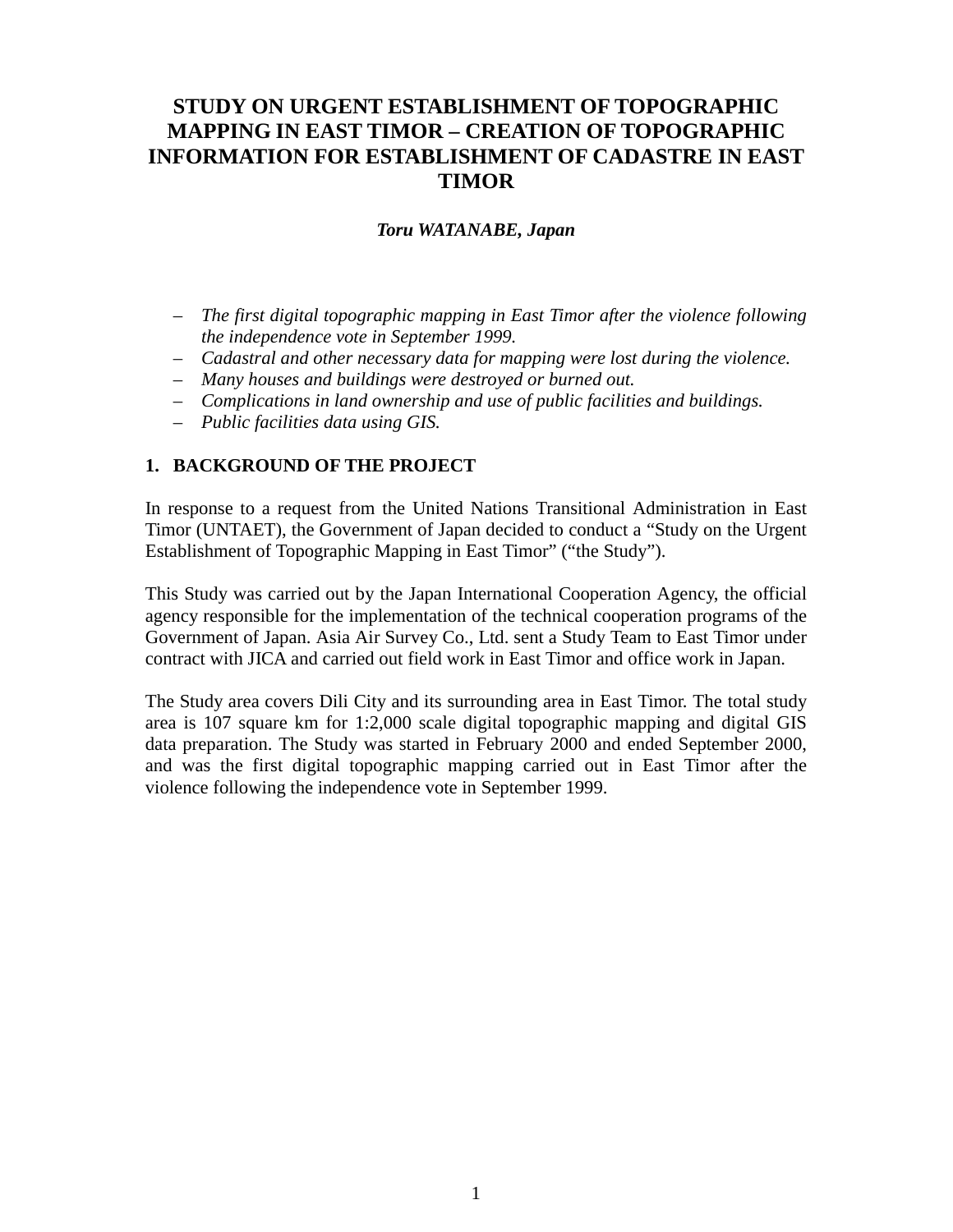# **Location Map of East Timor**



| <b>The Study Area</b>                                        |                           |
|--------------------------------------------------------------|---------------------------|
| 1. Aerial photography area                                   |                           |
| 1) Dili City                                                 | 107 square km             |
| 2) Manatutu City                                             | 50 square km              |
| 3) Baucau City                                               | 72 square km              |
| 4) Liquicia City                                             | 28 square km              |
| 2. Digital topographic mapping and GIS data preparation area |                           |
| 1) Dili City                                                 | 107 square km (83 sheets) |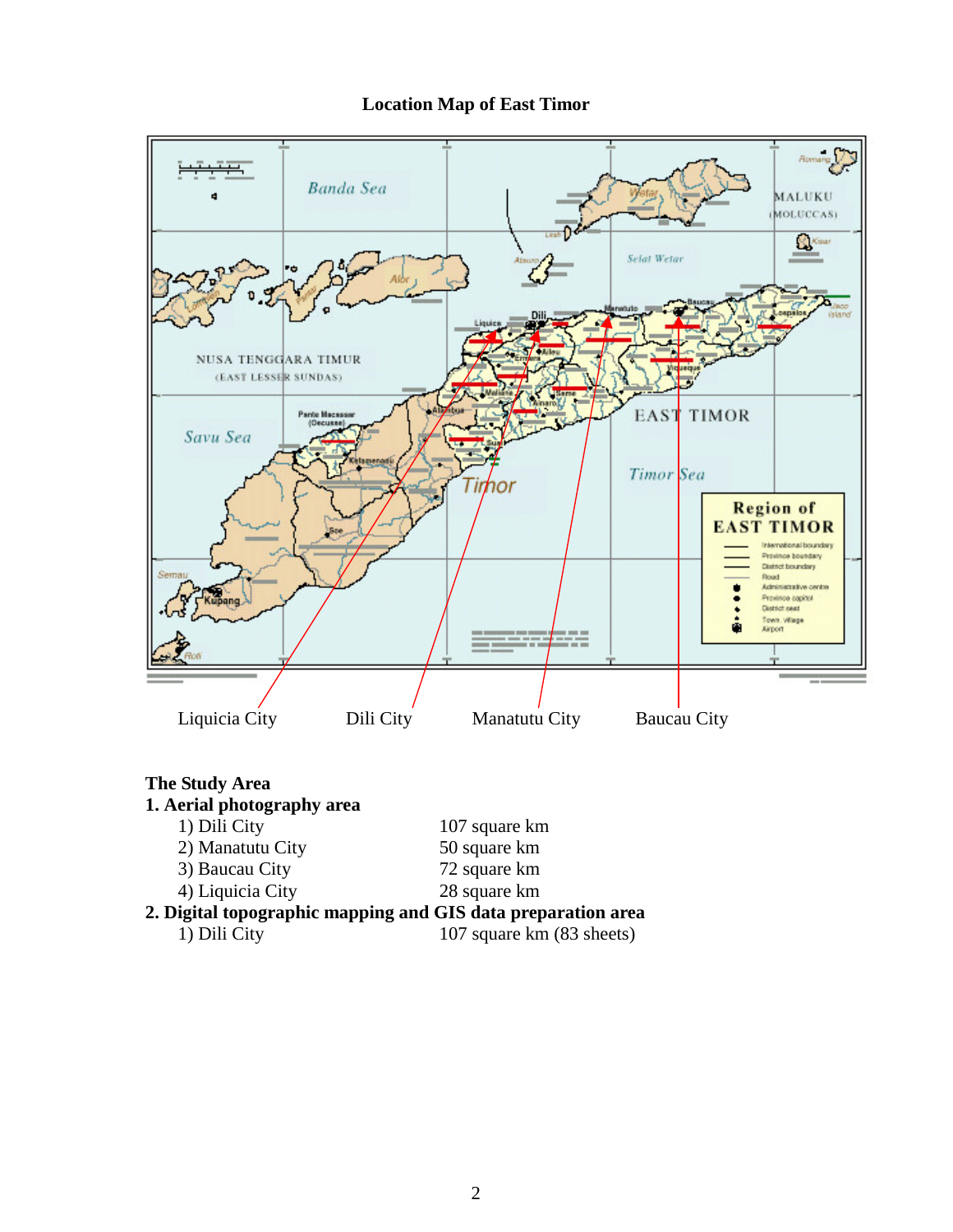# **Aerial Photo of the Center of Dili City**



Date of aerial photography: 12:15 PM, 11 April 2000 Photo scale: Approx. 1:4,000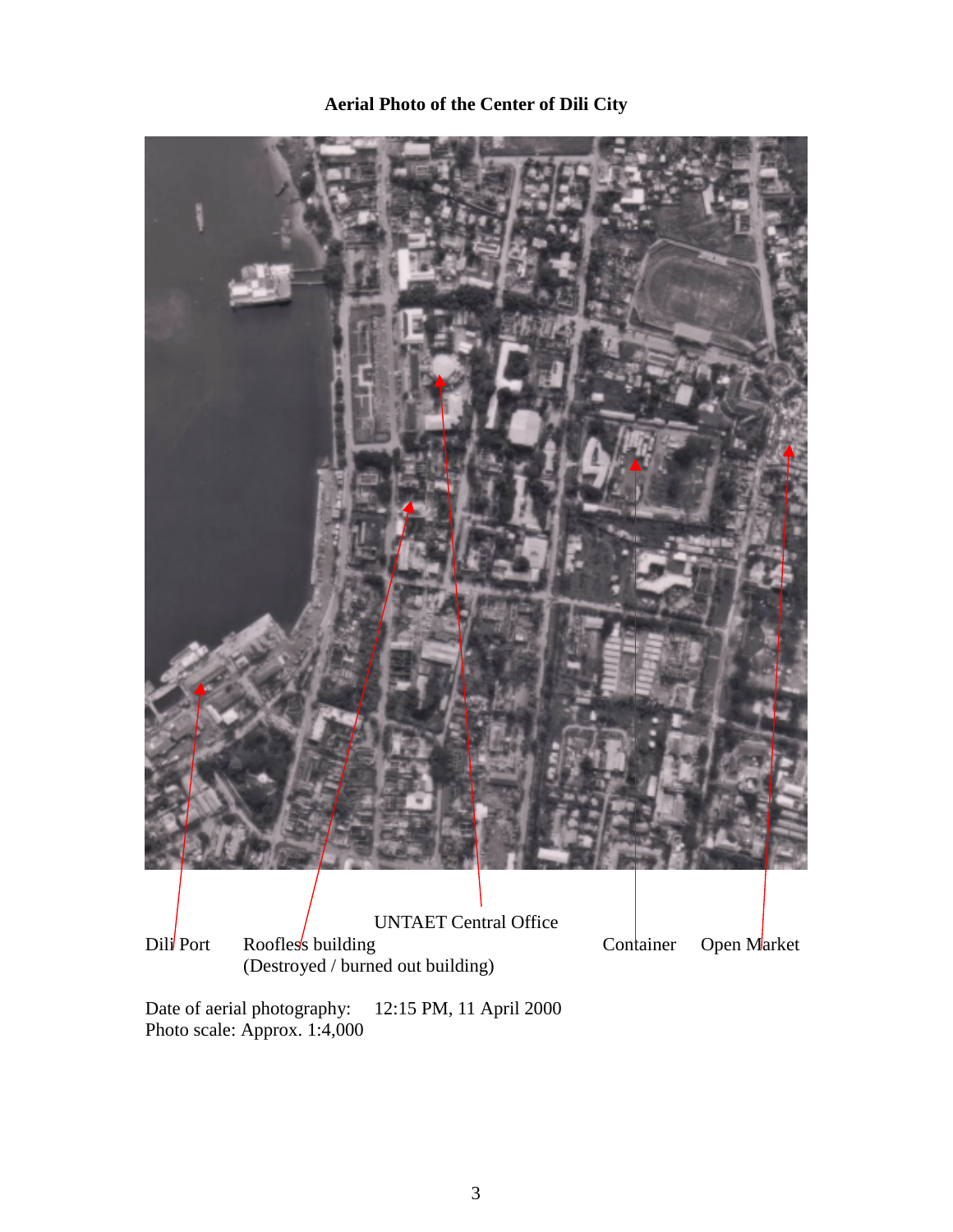# **Field Photo**



**Panoramic view of Dili City**



**Houses destroyed / burnt in September 1999 in Dili City**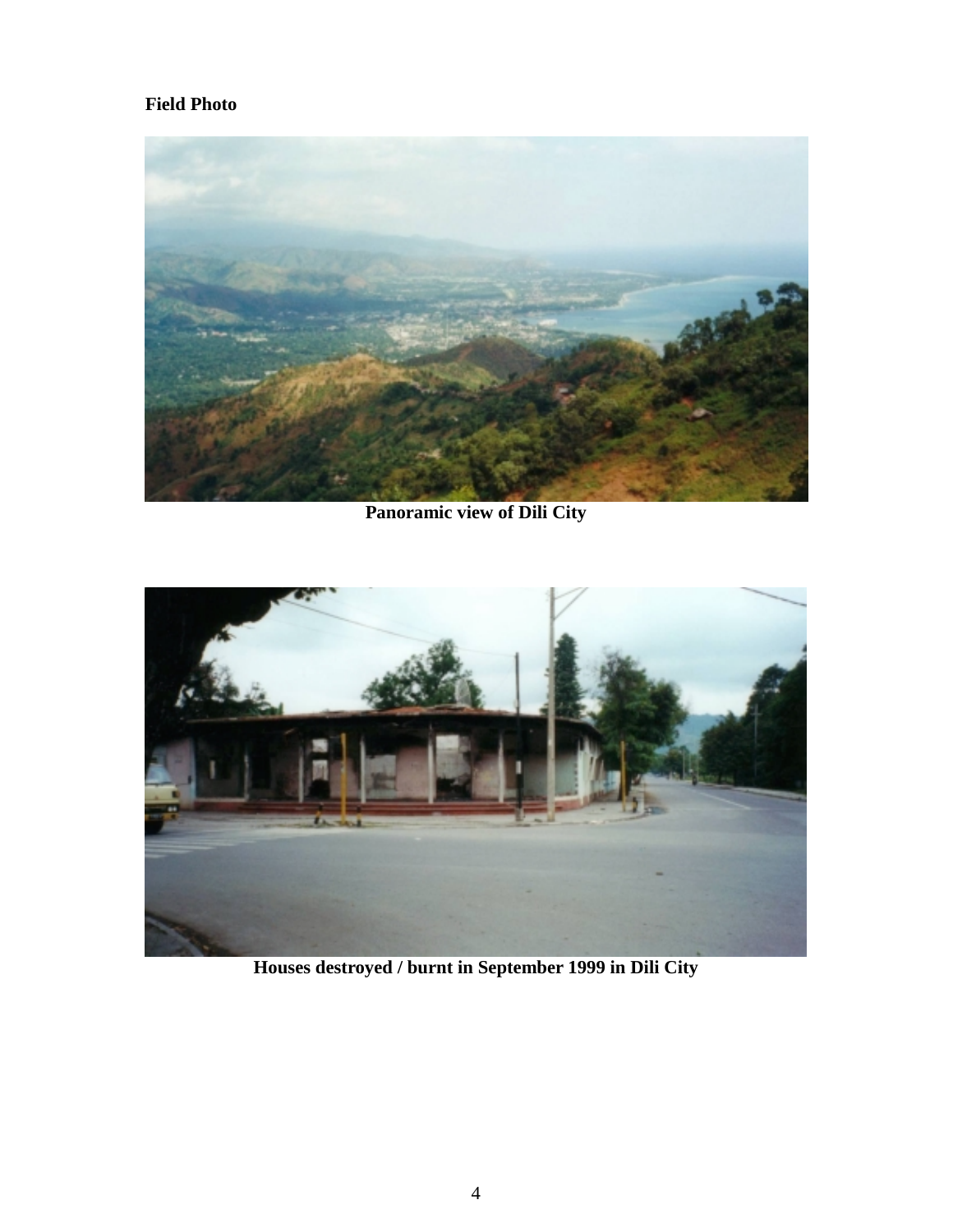### **2. PROBLEMS IN EAST TIMOR**

East Timor and Dili City have the following serious problems related to topographic maps at present.

- 1) The only available topographic maps of East Timor were basically the 1:25,000 scale topographic maps put together by BAKOSURTANAL (Indonesian Survey and Mapping Authority) of the Republic of Indonesia in the 1990's (aerial photos taken in the 1980's and 1990's were used for 1:25,000 scale topographic mapping). In addition, other partial topographic maps of larger scale were also available, but those maps had been expanded and compiled from the 1:25,000 scale topographic maps.
- 2) The leveling network and GPS points network had been established by BAKOSURTANAL during the Indonesian period. The concrete monuments of benchmarks and GPS points still exist in East Timor. However, documentary descriptions of benchmarks and GPS points, coordinates lists etc., were lost during the violence following the independence vote in September 1999.
- 3) The Indonesian Government's documents (statistic data, land registration data, resident registration data etc.,) were also lost during the violence following the independence vote in September 1999.
- 4) Since land use data were destroyed during the violence after September 1999, many disputes have arisen in connection with land ownership within Dili City. In order to settle these disputes, there is an urgent need to develop large scale topographic maps, to conduct a land-use survey and to build a database system ensuring that the results of the land use survey are properly arranged on the newly developed large scale topographic maps.
- 5) The facilities and buildings owned by the former Indonesian Government will belong to East Timor after its independence, but what facilities and buildings exist in which areas is not accurately known, because of the loss of the Indonesian Government data. Therefore, it is necessary for these facilities and buildings to be clearly defined as the national property of East Timor, before UNTAET turns over the reins to the future Government of East Timor.
- 6) A number of public facilities, buildings and houses within Dili City were damaged / burned out during the violence after September 1999. Therefore, it is necessary for a survey to be carried out to determine what level of damage buildings and houses in each area were subjected to, and to prepare a survey report so that planning for the reconstruction of Dili City can begin promptly.

# **3. USE OF PUBLIC FACILITIES AND BUILDINGS**

Many houses and buildings in Dili City were destroyed / burned out during the violence following the independence vote in 1999, and most of them remained damaged at the time of map creation.

There were over 450 public facilities and buildings and approximately 50 schools in the mapping area. Most of the facilities and buildings were owned by the Indonesian Administration. Some of them were burnt / destroyed and closed down, while others were not burnt but simply closed down, or used for other purposes.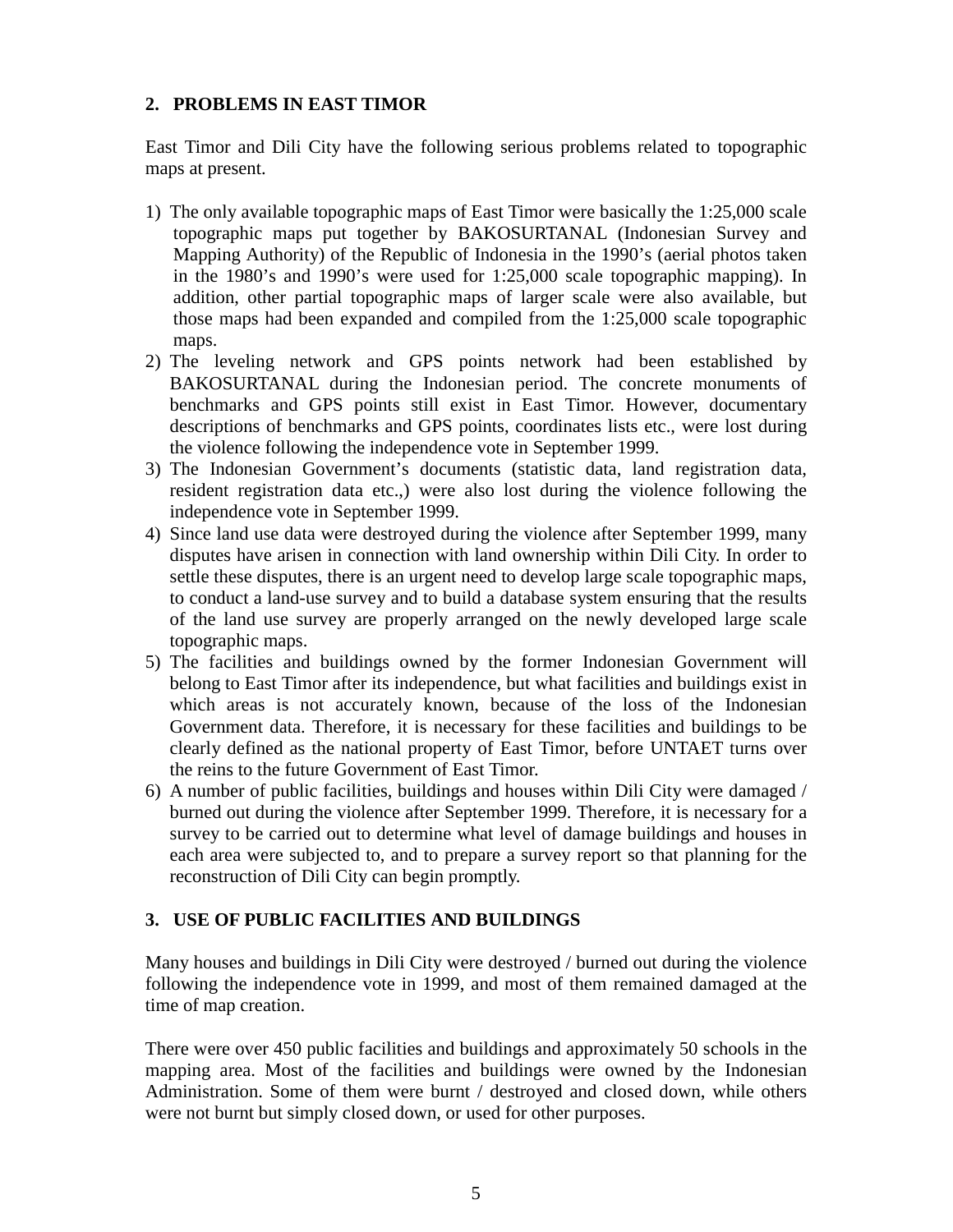The ownership and use of public facilities and buildings is a complicated matter compared with other areas. The use of public facilities and buildings is classified into three types, as follows:

- 1) Public facilities and buildings from the Indonesian period that remain damaged and unused after being damaged during the violence following the independence vote of September 1999. Example: Indonesian Period: Office of Ministry of Public Works of Indonesia Present time: Remains damaged and abandoned
- 2) Public facilities and buildings from the Indonesian period that were damaged or undamaged, but that have been restored by a UN organization and are now in use. Example: Indonesian Period: Indonesian Provincial Government Office Present time: Central Office of UNTAET
- 3) Public facilities and buildings from the Indonesian period that were damaged or undamaged, but are now used for the same purposes as during the Indonesian period. Example: Indonesian Period: Elementary school Present time: Still used as an elementary school.

# **4. CHARACTARISTICS OF DIGITAL TOPOGRAPHIC MAPS**

In view of the background described above, the Study Team determined that the 1:2,000 scale digital topographic maps to be created under this Study should be different from the general topographic maps for other areas, and decided to create these maps by the following method:

- Method used for creation of 1:2,000 scale digital topographic maps

#### **1) Damaged and undamaged buildings and houses**

It is necessary to classify the damaged and undamaged buildings and houses on the 1:2,000 scale digital topographic maps to be created. For this purpose, the following methods were applied

#### **a) Ordinary houses**

Ordinary houses are classified by photo interpretation in plotting, based on whether the house has a roof or not, as follows:

Example:

Ordinary house with roof: Undamaged house – drawn in unbroken lines Ordinary house without roof: Damaged house – drawn in broken lines

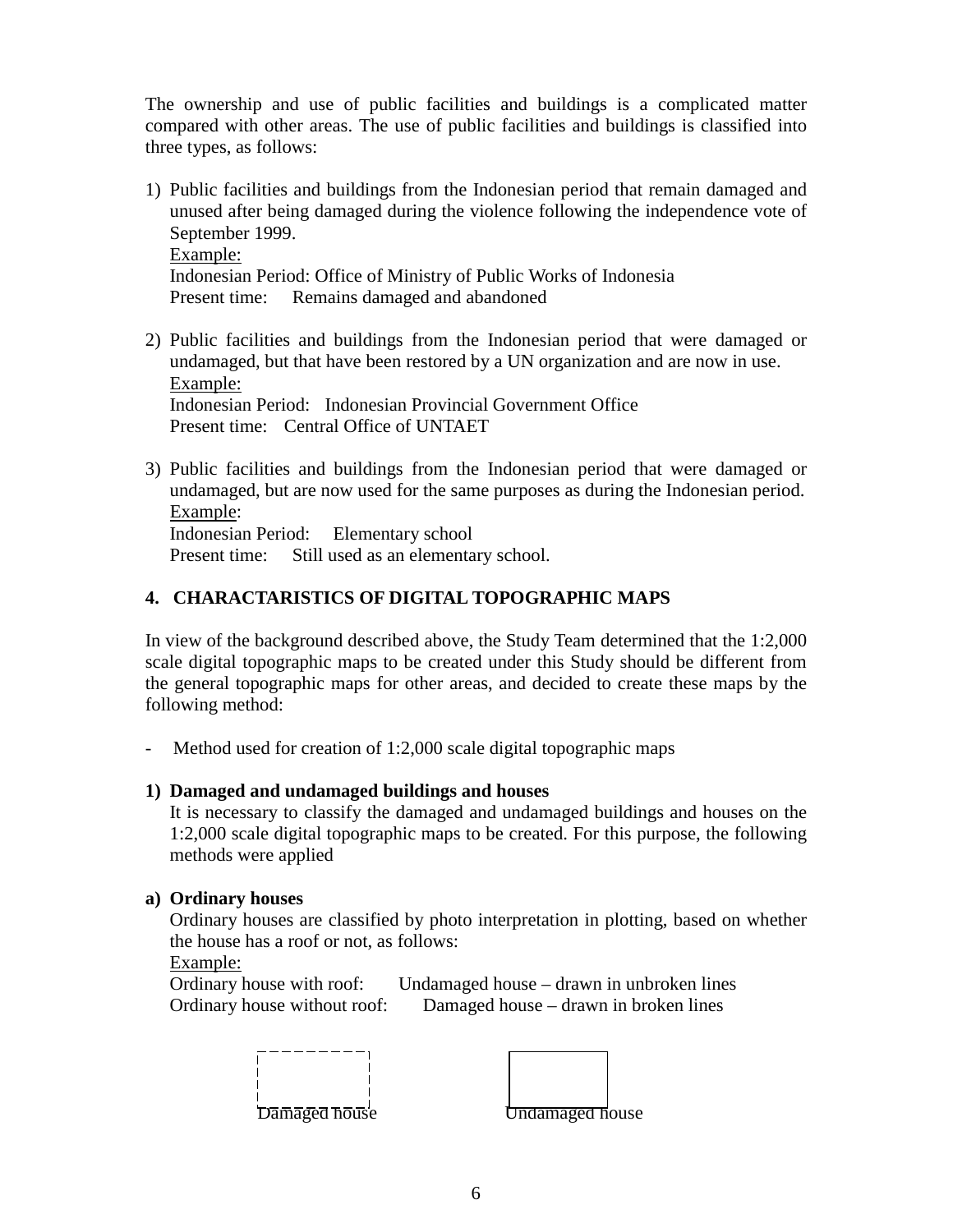### **b) Public facilities and buildings**

Damaged or undamaged public facilities and buildings are determined basically in the same way as ordinary houses, using photo interpretation in plotting. However, many of those public facilities and buildings have been restored and are now being used by UNTAET or PKF.

Therefore, in addition to the ordinary field identification, further detailed data and information were required for 1:2,000 scale digital topographic maps. Inventory study data sheets were prepared to verify each of the public facilities and buildings on the spot and check whether it has a roof or not, whether it is burnt or not, its restored status and whether it is in use or unused.

These inventory data sheets were attached to each public facility and building as attribute data on the 1:2,000 scale digital topographic maps, using GIS.

#### **2) Representation of symbols for public facilities and buildings**

As mentioned previously, ownership and use of public facilities and buildings takes three forms. Therefore, it is necessary for the form of ownership / use of the facility or building to be represented on the map. In the 1:2,000 digital topographic maps, the following symbols were adopted in representing public facilities and buildings.

- a) If the current ownership and use of a public facility or building is the same as during the Indonesian period, the symbol for the current use is adopted. Example: Indonesian Period: Elementary school Present time: Elementary school – Use the symbol for elementary school
- b) If the current ownership and use of a public facility or building is different from what it was during the Indonesian period, the symbol for the currently use of the public facility or building is adopted.

Example:

Indonesian Period: Indonesian Government Office Present time: UNTAET – Use the symbol for UNTAET

c) If a public facility or building from the Indonesian period remains damaged and unused, the symbol for the public facility or building during the Indonesian period is used. However, bold lines are used to represent the building, to indicate that it is not classified according to its present ownership and use.

Example:

Indonesian Period: Office of the Ministry of Public Works of Indonesia – Use the symbol for Government office.

Present time: Unused and abandoned





Ordinary building Building with the symbol used during the Indonesian period, but not in use now

d) For buildings and facilities owned by or connected with the Indonesian military, symbols for Indonesian military facilities were created.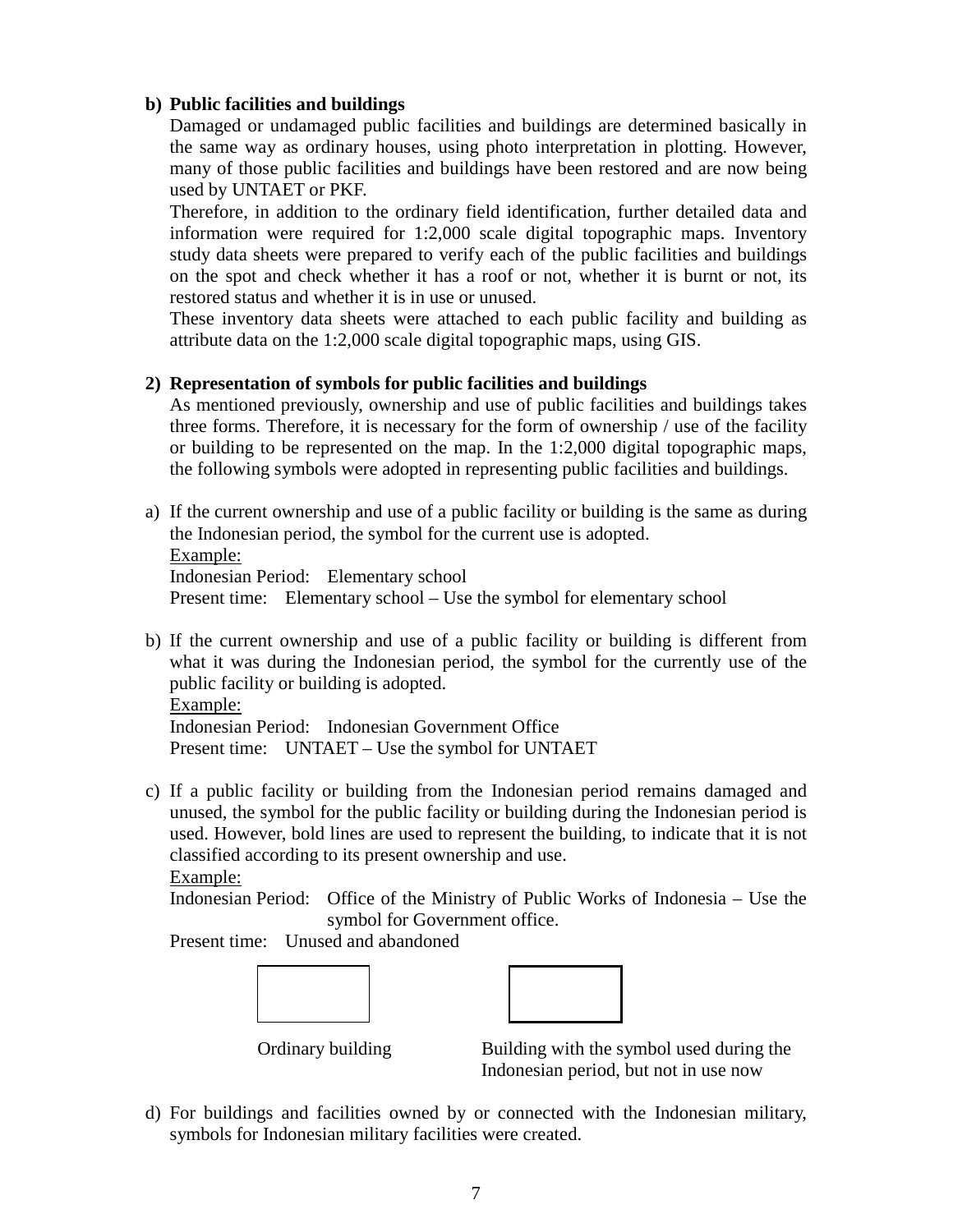# **5. CONCLUSION**

One of the important objectives in the creation of 1:2,000 scale topographic maps in this Study was that the maps should be prepared as soon as possible so that they may be used in preparation for the soon-to-be-commenced reconstruction of urban facilities in Dili City and in tackling the problems (especially land ownership disputes) faced by Dili City, the largest city in East Timor.

However, most of the materials necessary for the creation of digital topographic maps were lost during the violence after September 1999. Thus, the Study Team had to collect through field identification the various types of information necessary for the creation of digital topographic maps.

In addition, many of the urban facilities, buildings and ordinary houses had been damaged during the violence after September 1999 in the areas to be covered in the digital topographic maps created in this Study. Some of the governmental facilities and buildings used in the Indonesian period are now used by UNTAET and PKF, but others have been abandoned.

Therefore, the specific circumstances in which Dili City is currently placed, and many other conditions, had to be considered with regard to the application of the topographic maps to be created. The Study also involved much trial and error in determining how the information regarding these new conditions should be represented on the digital topographic maps.

As described above, in comparison with work for other areas the Study faced many difficulties in the creation of digital topographic maps, in terms of the time required and the content of the work. It is also anticipated that the topographic maps will be subject to on-going changes as progress is made in the reconstruction of Dili City.

Dili City is undergoing rapid restoration after the troubles of September 1999, thanks to assistance from many countries and investment by the private sector. However, the 1:2,000 digital topographic maps created in the Study are based on information from aerial photos taken over a short period of time, from the beginning to the end of April 2000 and the results of the field survey carried out over a period lasting from the middle of April to the end of May 2000.

The restoration of Dili City is now proceeding at a faster pace than it was at the time the Study Team started the Study in East Timor. Therefore, the digital topographic maps will soon contain many discrepancies from actual conditions unless they are modified continuously.

In particular, the following data should be modified continuously:

# **1) Symbols for public facilities, etc.**

The buildings and facilities marked with symbols indicating that they are the facilities of UN organizations such as UNTAET and PKT will have to be modified when use of UNTAET or PKF, etc. terminates.

#### **2) Symbols for damaged buildings and houses**

As the damaged buildings and houses are represented by broken lines, the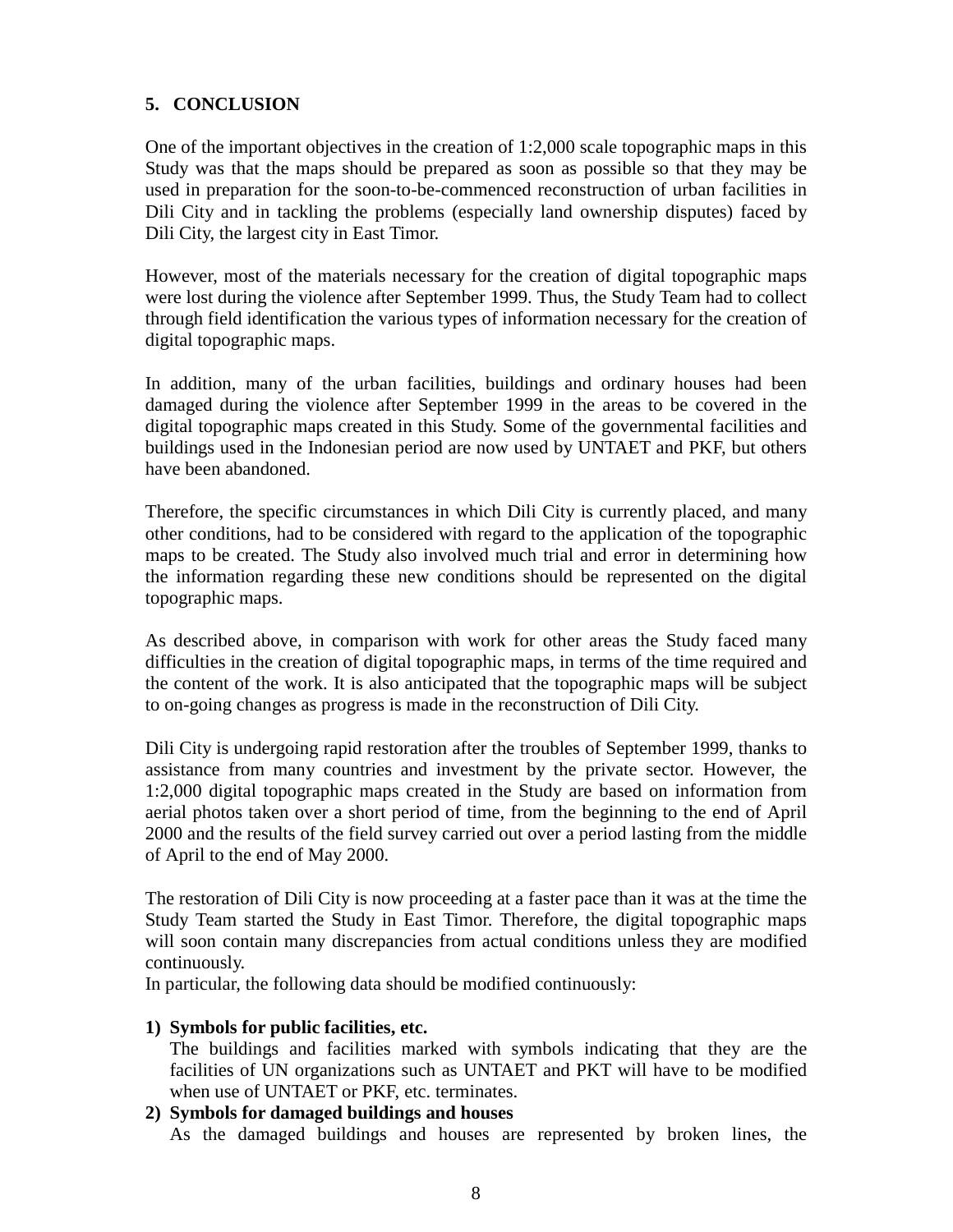representations of these buildings and houses should be changed into the symbol (unbroken lines) for undamaged buildings and houses when they are repaired or rebuilt.

#### **3) Symbols for facilities and buildings of the Indonesian military**

Facilities and buildings of the Indonesian military are marked with the symbol () on the topographic maps. The basic principle of topographic maps is that the current purpose or status of use of the facilities and buildings should be represented on the maps.

On the topographic maps created in the Study, facilities and buildings used by the Indonesian military are marked with the symbol ( ). However, these facilities and buildings will be used for other purposes in future, and the symbol for those facilities will have to be changed accordingly.

**4) Representation and symbols for governmental facilities and buildings from the Indonesian period that are not currently used**

Governmental facilities and buildings from the Indonesian period that are not currently in use are represented with bold lines and marked with symbols indicating their use during the Indonesian period. The representations and symbols for these facilities and buildings will also have to be changed if they come to be used for other purposes.

#### **REFERENCES**

- WATANABE Toru, August 2000, Final Report for the Study on Urgent Establishment of Topographic Mapping in East Timor, Tokyo, Japan International Cooperation Agency
- WATANABE Toru, August 2000, Summary of Final Report for the Study on Urgent Establishment of Topographic Mapping in East Timor, Tokyo, Japan International Cooperation Agency

# **CONTACT**

Toru Watanabe Overseas Operation Division Asia Air Survey Co., Ltd. Shinjuku-Kofu Bldg. 2-18 Shinjuku-4 Shinjuku-ku Tokyo 160-0022 JAPAN Tel. + 81 3 5379 2891  $Fax + 81 3 5379 2890$ E-mail: Aaswatanabe@aol.com